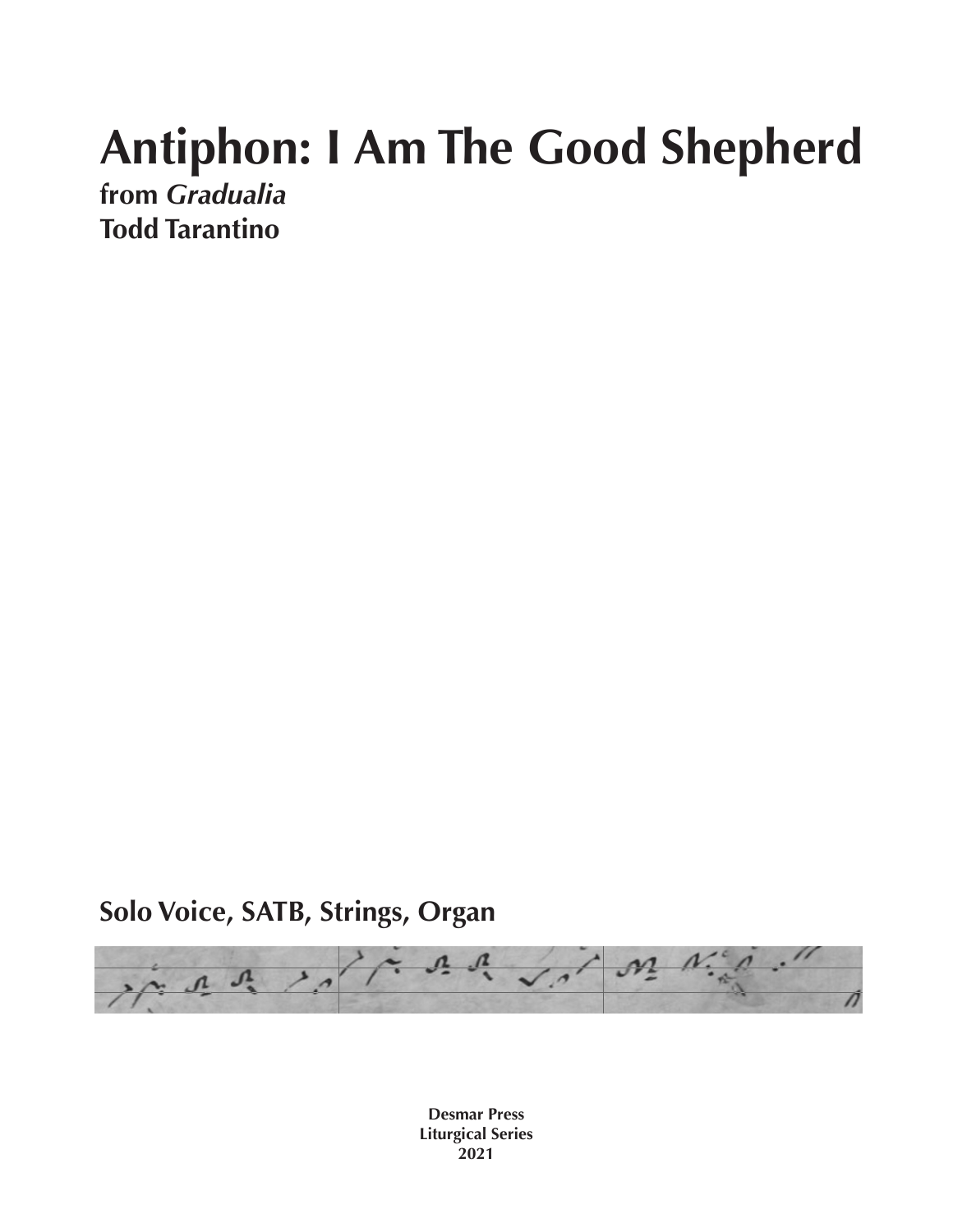## **Antiphon: I Am The Good Shepherd**

## **from** *Gradualia* **Todd Tarantino (2020) Version for Solo Voice, SATB, Strings, Organ**

*Gradualia* **is a collection of works for a variety of forces - solo voice with accompaniment, chorus to large ensemble - setting the English proper antiphon texts of the Catholic Mass.** 

**I Am the Good Shepherd / Ego sum pastor bonus Communion Antiphon for the 25th Sunday of Ordinary Time / 4th Sunday of Easter**

**Text: "The Lord is my shepherd I shall not want. He leads me beside still waters, he refreshes my soul.**

**"I am the Good Shepherd," says the Lord, "I know my sheep and mine know me."**

**He guides me in right paths for the sake of his name. Though I should walk in the valley of the shadow of death, I fear no evil. For you are at my side.**

**"I am the Good Shepherd," says the Lord, "I know my sheep and mine know me."**

**Surely goodness and mercy shall follow me all the days of my life. And I shall dwell in the house of the Lord all the days of my life.**

**"I am the Good Shepherd," says the Lord, "I know my sheep and mine know me."**

**(John 10:14; Psalm 23: 1, 2b-4, 6)**

**Also available as 1) Solo voice and Organ 2) Solo voice, SATB, Organ**

**http://www.toddtarantino.com http://www.toddtarantino.com/liturgicalmusic.html**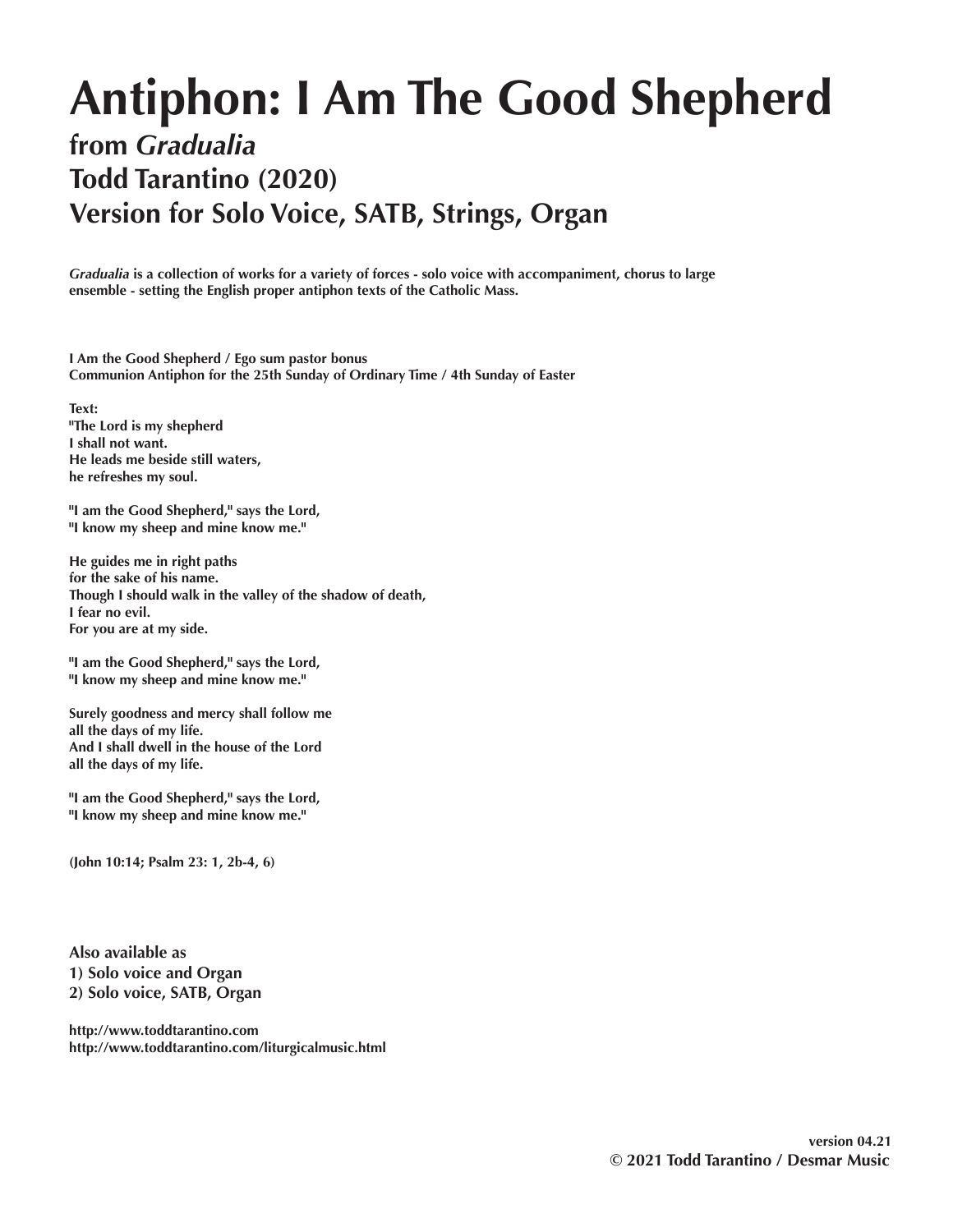## **Antiphon: I Am The Good Shepherd from** *Gradualia*

Todd Tarantino

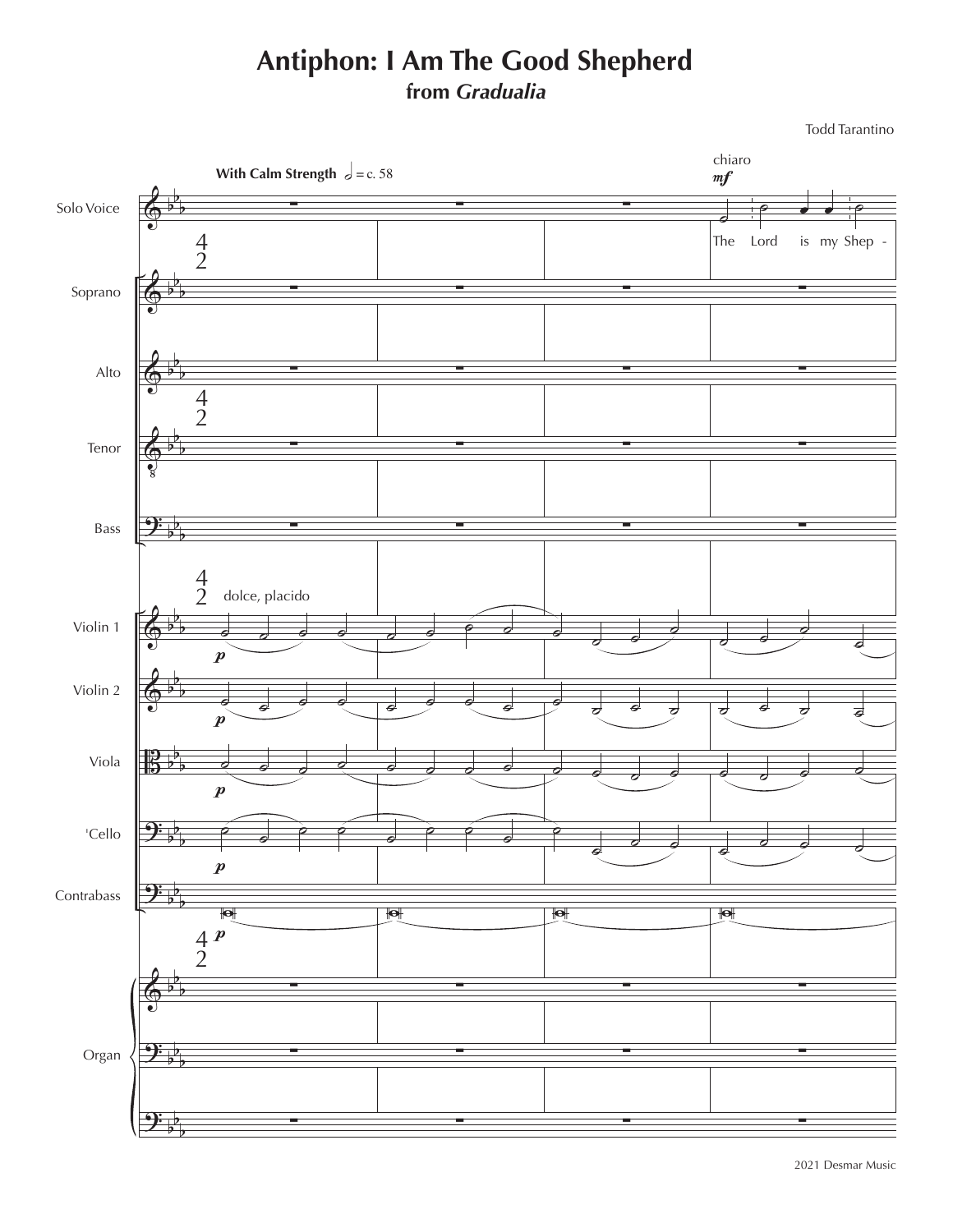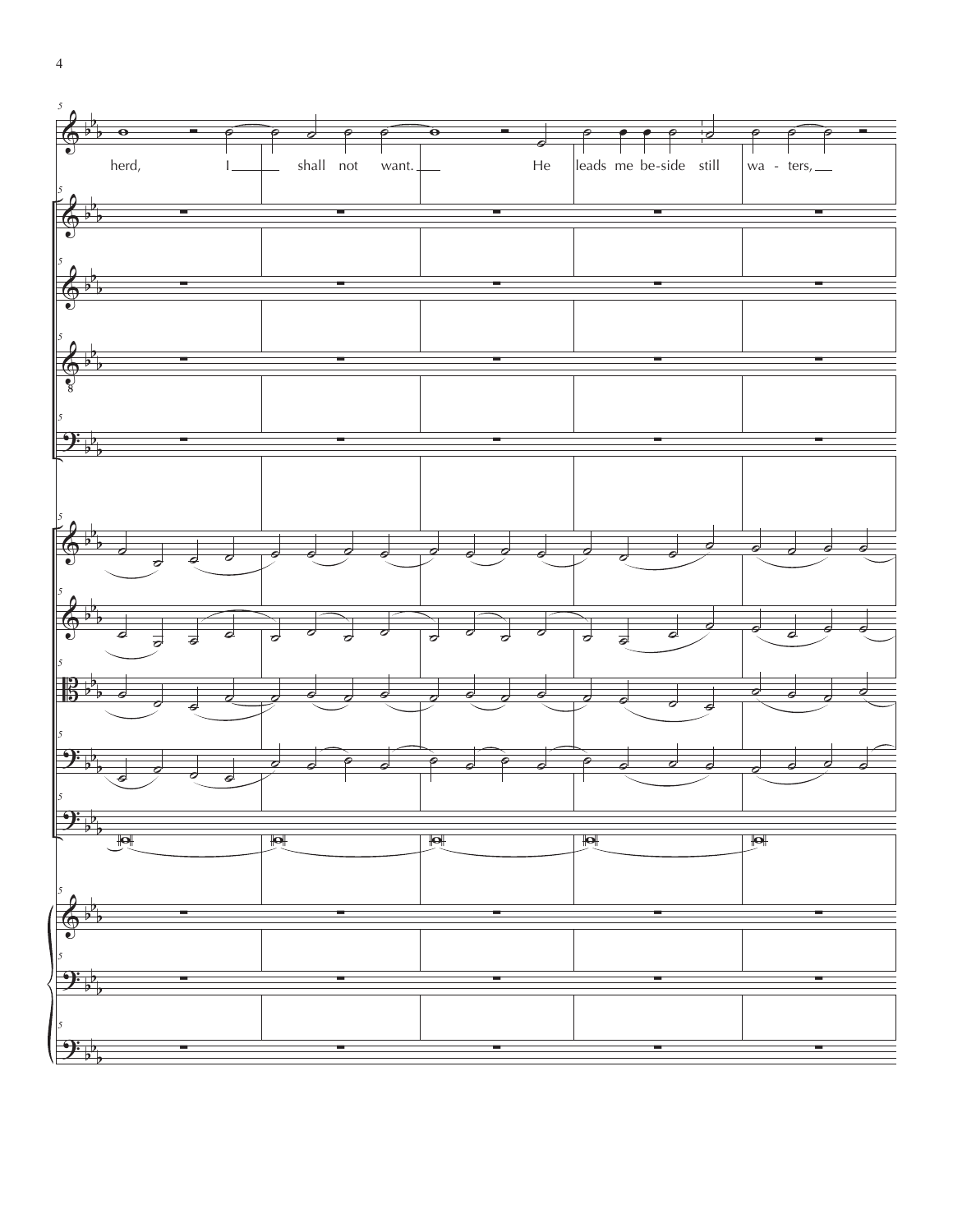

12